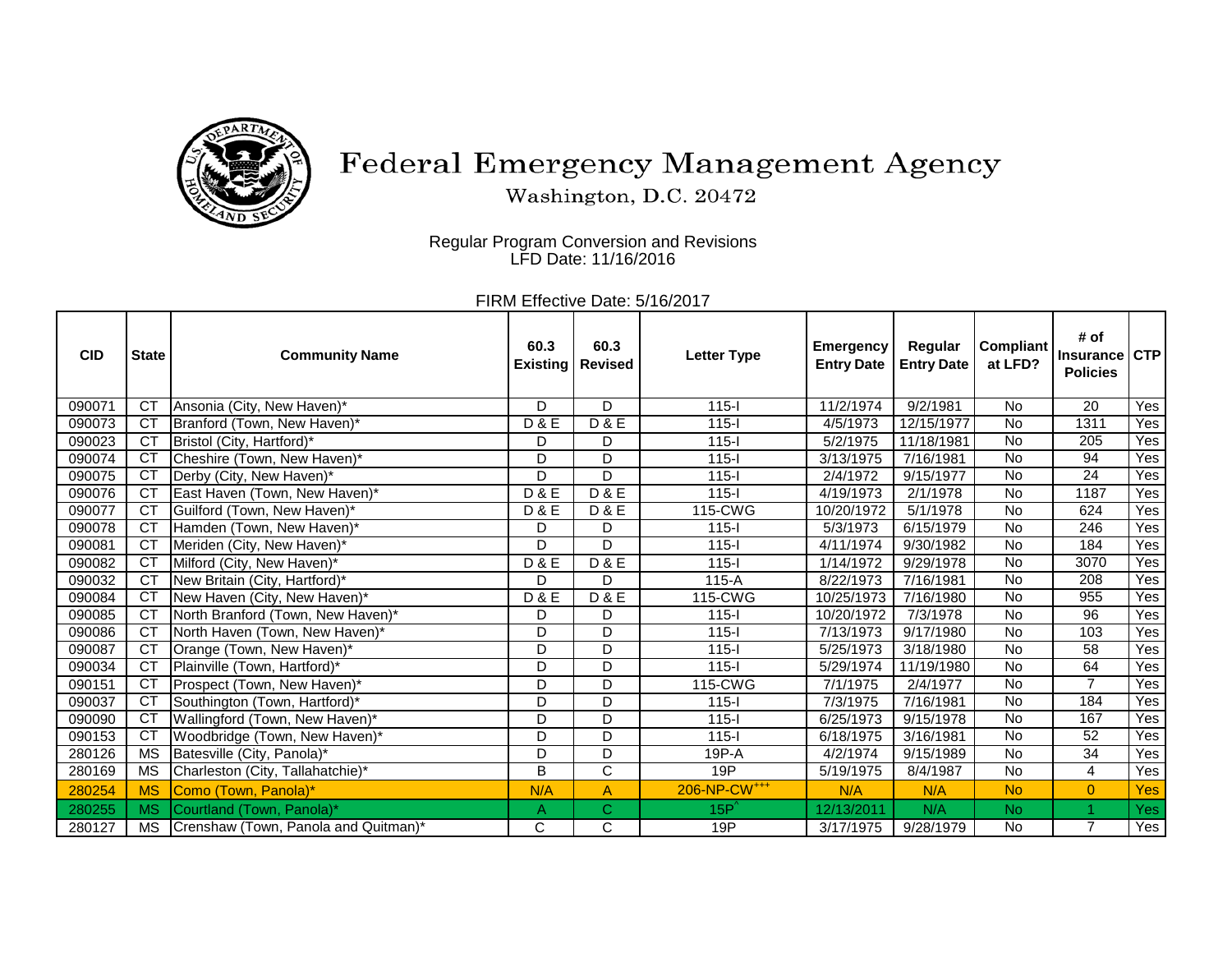| <b>CID</b> | <b>State</b>           | <b>Community Name</b>                        | 60.3<br><b>Existing</b> | 60.3<br><b>Revised</b>  | <b>Letter Type</b>        | <b>Emergency</b><br><b>Entry Date</b> | Regular<br><b>Entry Date</b> | <b>Compliant</b><br>at LFD? | # of<br><b>Insurance</b><br><b>Policies</b> | <b>CTP</b> |
|------------|------------------------|----------------------------------------------|-------------------------|-------------------------|---------------------------|---------------------------------------|------------------------------|-----------------------------|---------------------------------------------|------------|
| 280128     | MS                     | Crowder (City, Quitman and Panola)*          | B                       | B                       | 19P-N                     | 8/6/1975                              | 8/1/1986                     | <b>No</b>                   | $\mathbf 1$                                 | Yes        |
| 280138     | <b>MS</b>              | Falcon (Town, Quitman)*                      | $\overline{\mathsf{B}}$ | $\overline{\mathsf{B}}$ | 19P-N                     | 7/26/1974                             | 8/19/1985                    | <b>No</b>                   | $\Omega$                                    | Yes        |
| 280210     | <b>MS</b>              | Glendora (City, Tallahatchie)*               | $\overline{\mathsf{B}}$ | $\overline{\mathsf{B}}$ | $19P-N$                   | 4/9/1974                              | 9/27/1985                    | <b>No</b>                   | $\mathbf 0$                                 | Yes        |
| 280139     | <b>MS</b>              | Lambert (Town, Quitman)*                     | B                       | D                       | 19P                       | 4/28/1975                             | 9/4/1985                     | <b>No</b>                   | 5                                           | Yes        |
| 280140     | $\overline{\text{MS}}$ | Marks (City, Quitman)*                       | $\overline{B}$          | $\overline{\mathsf{B}}$ | $19P-N$                   | 3/4/1974                              | 9/4/1985                     | $\overline{N}$              | $\overline{27}$                             | Yes        |
| 280125     | <b>MS</b>              | Panola County (Unincorporated Areas)*        | D                       | D                       | $19P-A$                   | 3/4/1974                              | 6/4/1980                     | No                          | 62                                          | Yes        |
| 280256     | <b>MS</b>              | Pope (Village, Panola)*                      | N/A                     | $\overline{C}$          | $15NP(ID)^+$              | N/A                                   | N/A                          | <b>No</b>                   | $\mathbf{0}$                                | Yes        |
| 280207     | <b>MS</b>              | Quitman County (Unincorporated Areas)        | $\mathsf B$             | D                       | 19P                       | 3/4/1974                              | 9/4/1985                     | <b>No</b>                   | 101                                         | Yes        |
| 280257     | <b>MS</b>              | Sardis (City, Panola)*                       | $\overline{A}$          | A                       | 206R-CW <sup>++</sup>     | N/A                                   | 11/1/2010                    | <b>No</b>                   | $\Omega$                                    | Yes        |
| 280141     | <b>MS</b>              | Sledge (Town, Quitman)*                      | B                       | $\overline{\mathsf{B}}$ | 19P-N                     | 5/20/1975                             | 9/4/1985                     | <b>No</b>                   | 15                                          | Yes        |
| 280194     | <b>MS</b>              | Sumner (Town, Tallahatchie)*                 | $\overline{B}$          | $\overline{\mathsf{B}}$ | $19P-N$                   | 1/28/1974                             | 9/4/1985                     | <b>No</b>                   | $\overline{2}$                              | Yes        |
| 280206     | <b>MS</b>              | Tallahatchie County (Unincorporated Areas)*  | $\overline{\text{c}}$   | $\overline{\text{c}}$   | $19P-N$                   | 3/1/1974                              | 12/15/1990                   | <b>No</b>                   | 63                                          | Yes        |
| 280197     | <b>MS</b>              | Tutwiler (Town, Tallahatchie)*               | $\mathsf B$             | B                       | 19P-N                     | 1/28/1974                             | 9/1/1986                     | No                          | 0                                           | Yes        |
| 280213     | <b>MS</b>              | Webb (Town, Tallahatchie)*                   | $\overline{B}$          | $\overline{\mathsf{B}}$ | $19P-N$                   | 5/3/1974                              | 8/1/1986                     | <b>No</b>                   | 3                                           | Yes        |
| 450041     | <b>SC</b>              | Catawba Indian Nation (Tribal Nation, York)* | $\overline{C}$          | Ċ                       | 115NP-CWG-TN <sup>+</sup> | N/A                                   | N/A                          | <b>No</b>                   | $\mathbf{0}$                                | Yes        |
| 450047     | SC                     | Chester County (Unincorporated Areas)*       | D                       | D                       | $115 -$                   | 8/20/1975                             | 7/5/1982                     | No                          | 19                                          | Yes        |
| 450195     | SC                     | Fort Mill (Town, York)*                      | $\overline{D}$          | $\overline{\mathsf{D}}$ | $115 -$                   | 6/10/1975                             | 6/18/1980                    | $\overline{N}$              | 15                                          | Yes        |
| 450121     | SC                     | Lancaster (City, Lancaster)*                 | D                       | D                       | $115 -$                   | 12/7/1973                             | 7/5/1982                     | No                          | 31                                          | Yes        |
| 450120     | $\overline{SC}$        | Lancaster County (Unincorporated Areas)*     | $\overline{D}$          | $\overline{\mathsf{D}}$ | $115 -$                   | 7/3/1975                              | 1/6/1983                     | <b>No</b>                   | 130                                         | Yes        |
| 450196     | $\overline{SC}$        | Rock Hill (City, York)*                      | D                       | D                       | $115-I$                   | 12/27/1973                            | 4/1/1981                     | No                          | 144                                         | Yes        |
| 450036     | $\overline{SC}$        | Tega Cay (City, York)*                       | C                       | $\overline{\text{c}}$   | 115-N                     | N/A                                   | 1/28/2009                    | $\overline{N}$              | 10                                          | Yes        |
| 450193     | SC                     | York County (Unincorporated Areas)*          | $\overline{D}$          | $\overline{\mathsf{D}}$ | $115 -$                   | 6/18/1975                             | 11/4/1981                    | No                          | 300                                         | Yes        |
| 190048     | IA                     | Anita (City, Cass)**                         | $\overline{\mathsf{B}}$ | $\overline{\mathsf{B}}$ | $115 -$                   | 4/11/1975                             | 6/17/1986                    | <b>No</b>                   | $\mathbf{0}$                                | Yes        |
| 190049     | IA                     | Atlantic (City, Cass)**                      | D                       | D                       | $115 -$                   | 7/8/1975                              | 8/5/1986                     | $\overline{N}$              | 15                                          | Yes        |
| 190852     | IA                     | Cass County (Unincorporated Areas)**         | D                       | $\overline{\mathsf{D}}$ | $115 -$                   | 8/25/1975                             | 9/1/1986                     | <b>No</b>                   | 6                                           | Yes        |
| 190345     | IA                     | Cumberland (City, Cass)**                    | B                       | B                       | $115NP+$                  | N/A                                   | N/A                          | <b>No</b>                   | $\mathbf{0}$                                | Yes        |
| 190483     | IA                     | Fonda (City, Pocahontas)**                   | B                       | B                       | 19P                       | 5/26/2010                             | 5/1/2011                     | $\overline{N}$              | 0                                           | Yes        |
| 190346     | IA                     | Griswold (City, Cass)**                      | $\overline{D}$          | $\overline{\mathsf{D}}$ | $115 -$                   | 10/26/1976                            | 5/1/1987                     | $\overline{N}$              | 40                                          | Yes        |
| 190484     | IA                     | Havelock (City, Pocahontas)**                | N/A                     | B                       | $15NP+$                   | N/A                                   | N/A                          | <b>No</b>                   | $\Omega$                                    | Yes        |
| 190485     | IA                     | Laurens (City, Pocahontas)**                 | N/A                     | B                       | 15NP(ID)                  | N/A                                   | N/A                          | <b>No</b>                   | $\Omega$                                    | Yes        |
| 190347     | IA                     | Lewis (City, Cass)**                         | B                       | B                       | $115-I$                   | 10/26/1976                            | 8/26/1977                    | <b>No</b>                   | -1                                          | Yes        |
| 190348     | IA                     | Marne (City, Cass)**                         | $\overline{\mathsf{B}}$ | $\overline{\mathsf{B}}$ | $115 -$                   | 9/11/2008                             | 1/6/2011                     | No                          | $\mathbf 0$                                 | Yes        |
| 190349     | IA                     | Massena (City, Cass)**                       | $\overline{\mathsf{B}}$ | $\overline{\mathsf{B}}$ | $115 -$                   | 1/15/2008                             | 1/6/2011                     | No                          | $\overline{0}$                              | Yes        |
| 190793     | IA                     | Palmer (City, Pocahontas)**                  | N/A                     | A                       | 206-NP-CW <sup>+++</sup>  | N/A                                   | N/A                          | <b>No</b>                   | $\mathbf 0$                                 | Yes        |
| 190997     | IA                     | Plover (City, Pocahontas)**                  | N/A                     | A                       | 206-NP-CW <sup>+++</sup>  | N/A                                   | N/A                          | <b>No</b>                   | $\Omega$                                    | Yes        |